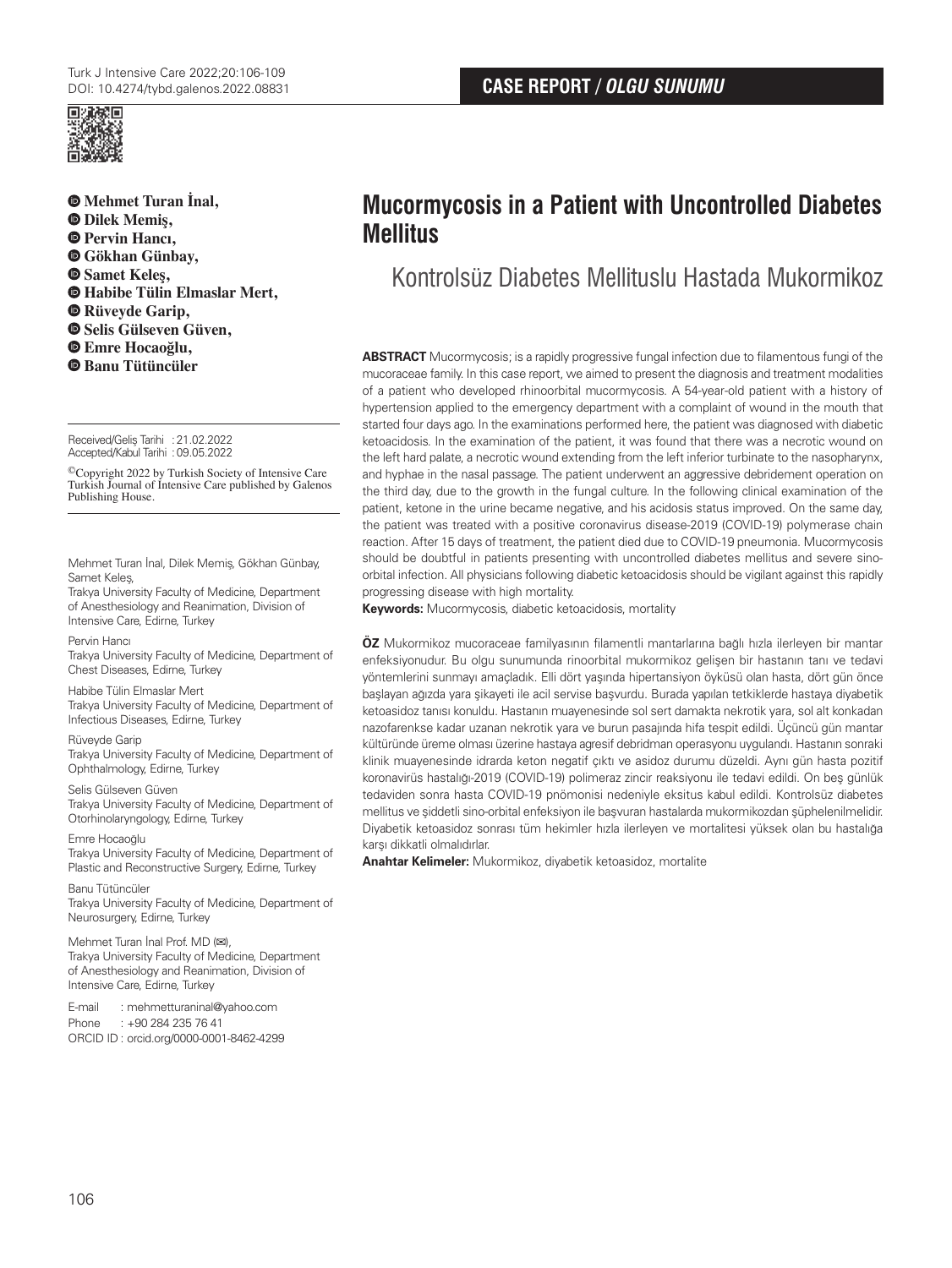## **Introduction**

Mucormycosis; it is a rapidly progressive fungal infection due to filamentous fungi of the mucoraceae class of fungi and is frequently seen in people who have diabetes mellitus, corticosteroid use, hematological malignancies such as lymphoma and leukemia, neutropenia, undergoing solid organ/allogeneic stem cell transplant operation, kidney failure, treated with immunosuppressants, cirrhosis, burns, protein energy malnutrition and AIDS (1-3). Depending on organ involvement, mucormycosis can be seen as rhinocerebral, rinoorbital, pulmonary, cutaneous, gastrointestinal or disseminated. The rhinocerebral form is the most common form (1-3). Rhinoorbital infection begins as a result of inhalation of fungal spores and invasion of the nasal mucosa, by invading the arteries, this fungus forms thrombi that reduce blood flow in blood vessels and cause necrosis of hard and soft tissues. Orbital involvement occurs when the fungus infection moves from the paranasal sinuses to the orbital wall. Pain in and around the eye, redness of the eye, decreased vision and proptosis can be seen in patients  $(1,4,5)$ .

Despite advances in diagnosis and treatment, mucormycosis is still a disease with high mortality (6).

In this case report, we aimed to present the diagnosis and treatment modalities of a patient who developed rhinoorbital mucormycosis.

## **Case Report**

The 54-year-old patient with a history of hypertension applied to the emergency department with a complaint of wound in the mouth that started four days ago. In the examinations performed here, fasting blood sugar was found to be 686 mg/dL and pH 7.30 in arterial blood gas, and ketone was detected in the urine. The patient was diagnosed with diabetic ketoacidosis (DKA) and was hospitalized in the intensive care unit. In the examination of the patient, it was found that there was a necrotic wound on the left hard palate, a necrotic wound extending from the left inferior turbinate to the nasopharynx, and hyphae in the nasal passage. Orbital computed tomography (CT) was performed for the patient whose sample was taken from here, and no pathology was detected in the orbita. Amphotericin B treatment was started on the same day. After one day, the swelling and redness of the left eye increased, and endoscopic debridement was performed. The patient underwent an aggressive

debridement operation on the third day, due to the growth in the fungal culture. Maxillectomy, anterior ethmoidectomy, left orbital bone excision, left eye exenteration, and skull base debridement adjacent to the frontal sinus were performed. In the following clinical examination of the patient, ketone in the urine became negative, and his acidosis status improved. On the same day, the patient was started to treated with a positive coronavirus disease-2019 (COVID-19) polymerase chain reaction. The patient was followed up in the intensive care unit for 15 days due to COVID-19 pneumonia. The patient was considered exitus on the 15<sup>th</sup> day.

Approve was taken from the patient's relatives for this case presentation.

## **Discussion**

In this case report, rhinoorbital mucormycosis in a uncontrolled diabetes mellitus patient was reported.

Although opportunistic fungal infections such as mucormycosis usually occur in immunocompromised individuals, they can also be seen in healthy individuals (5,6). Predisposing factors for mucormycosis are uncontrolled diabetes (especially in patients with ketoacidosis), malignancies such as lymphoma and leukemia, chronic corticosteroid use, immunosuppressive therapy, kidney failure, cirrhosis, burns, previous organ transplant, protein energy malnutrition, and AIDS (1-3). In the study of Yohai et al. (7) on 145 patients, diabetes mellitus was found to be the most common predisposing factor. Gumral et al. (8) also reported that diabetes mellitus was the predisposing factor in 32 of 79 mucormycosis cases and hematological pathologies in 32 of them. The authors also reported that diabetes is newly diagnosed in 16% of patients (9), similarly to our patient. Our patient had uncontrolled diabetes, which is a frequently reported predisposing factor for mucormycosis. Our patient had high blood sugar at the time of admission to the hospital. We think that the patient continued his life with high blood sugar, even though there was no diagnosis of diabetes mellitus in the patient's history.

While the rhinocerebral form is the most common form, the sino-orbital form seen in our patient is seen in only 15% of the cases (2,6). When the fungi are inhaled, the spores turn into hyphae, causing tissue necrosis and thrombosis of blood vessels (2,9). Although the reason why fungi are more common in diabetic patients is not fully explained, fungal microvascular disease has been reported to be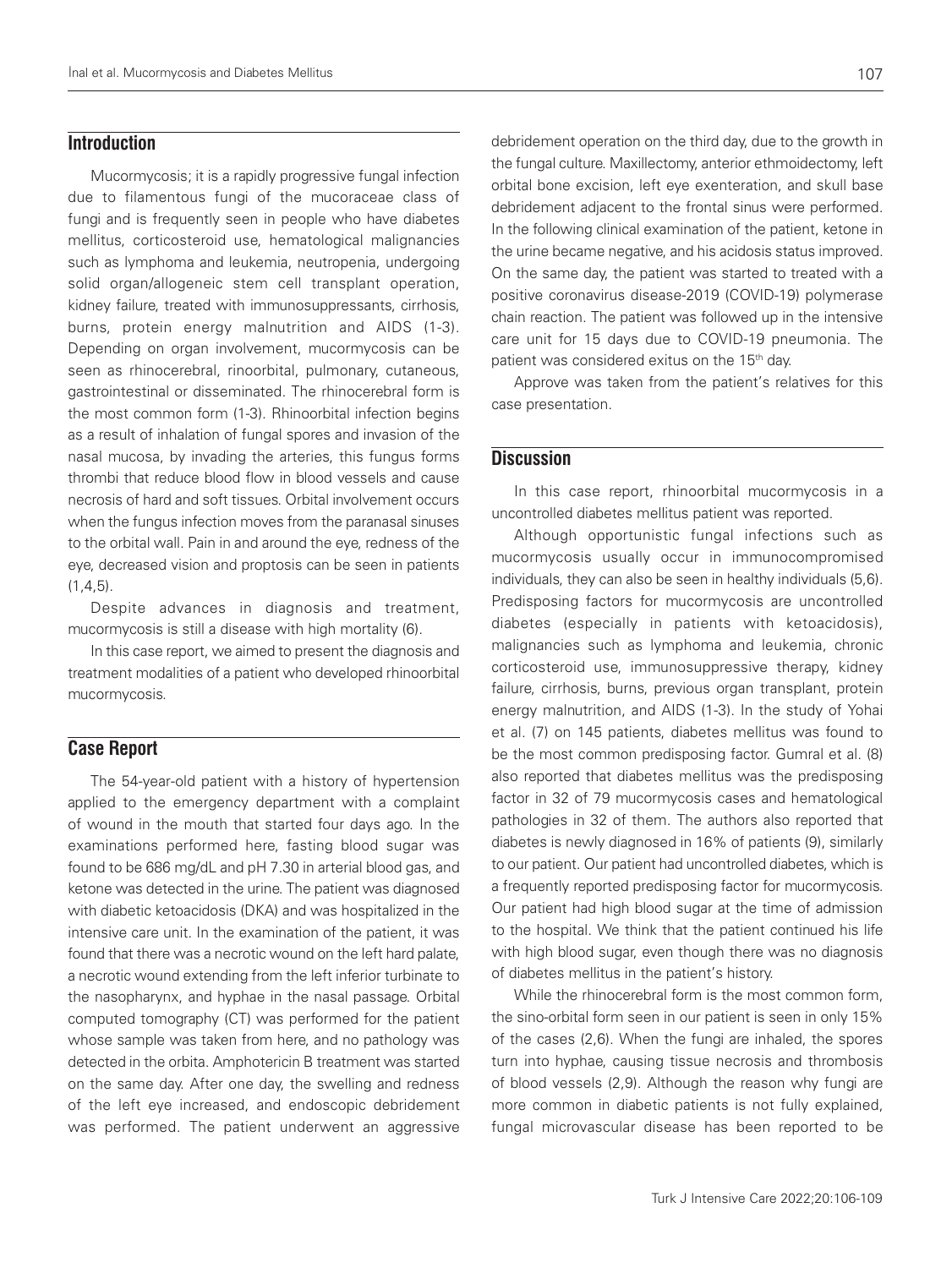associated with greater tissue destruction and spread in diabetic patients (6). The dysfunction in phagocytic cells due to hyperglycemia and acidosis is an facilitating factor. It has been shown to increase the availability of free iron, which is a requirement for fungal survival, by impairing the binding of iron to transferrin in acidosis, which is also seen in DKA (6). In addition, the fact that some fungal species have a special enzyme system that can increase fungal growth in acidic and hyperglisemic conditions, as in diabetic ketoasidosiz, is also considered as a reason (2).

Mucormycosis should be diagnosed quickly and treatment should be started quickly. While the survival rate was found to be 76-81% in patients who started the treatment within the first 6 days, the survival rate was reported as 36-42% in the case of starting treatment after 12 days (1). Our patient had a complaint of sores in the mouth that started 4 days ago, but we had no idea about the duration of the high blood sugar since the patient was not diagnosed with diabetes.

Although magnetic resonance imaging is more sensitive than CT in the diagnosis of sinus mucormycosis, both results have been reported to be negative (2,6). Therefore, mucosal biopsy and surgical exploration should be considered in cases with high clinical suspicion. Due to the high mortality of the disease, it is recommended to start treatment as fast as possible (2,6). In our patient the treatment was started quickly. Amphotericin B treatment was started initially.

Control of hyperglycemia and ketoacidosis is important in treatment. Combined surgery and antifungal therapy provides better survival (70%) than surgery (57%) and antifungals alone (61%) (2). In the rhinocerebral form, while the mortality rate was 70% in patients using only antifungals,

it decreased to 14% in patients treated with antifungal therapy and surgery (9,10). In our patient, endoscopic debridement was performed one day after hospitalization, but surgical exploration was performed the next day because the necrotic area continued to grow.

Clinical differential diagnosis of the lesion should include chronic granulomatous infection such as squamous cell carcinoma, tuberculosis, syphilis, and other fungal infections  $(11)$ .

In conclusion, mucormycosis should be considered in patients presenting with uncontrolled diabetes mellitus and severe sino-orbital infection. All physicians following DKA should be vigilant against this rapidly progressing disease with high mortality.

### Ethics

Informed Consent: Approve was taken from the patient's relatives for this case presentation.

Peer-review: Externally peer-reviewed.

## Authorship Contributions

Surgical and Medical Practices: M.T.I., D.M., P.H., G.G., S.K., H.T.E.M., R.G., S.G.G., E.H., B.T., Concept: M.T.İ., G.G., S.K., Design: M.T.İ., Data Collection and/or Processing: G.G., S.K., Analysis and/or Interpretation: M.T.İ., Literature Search: M.T.İ., Writing: M.T.İ.

**Conflict of Interest:** No conflict of interest was declared by the authors.

**Financial Disclosure:** The authors declared that this study received no financial support.